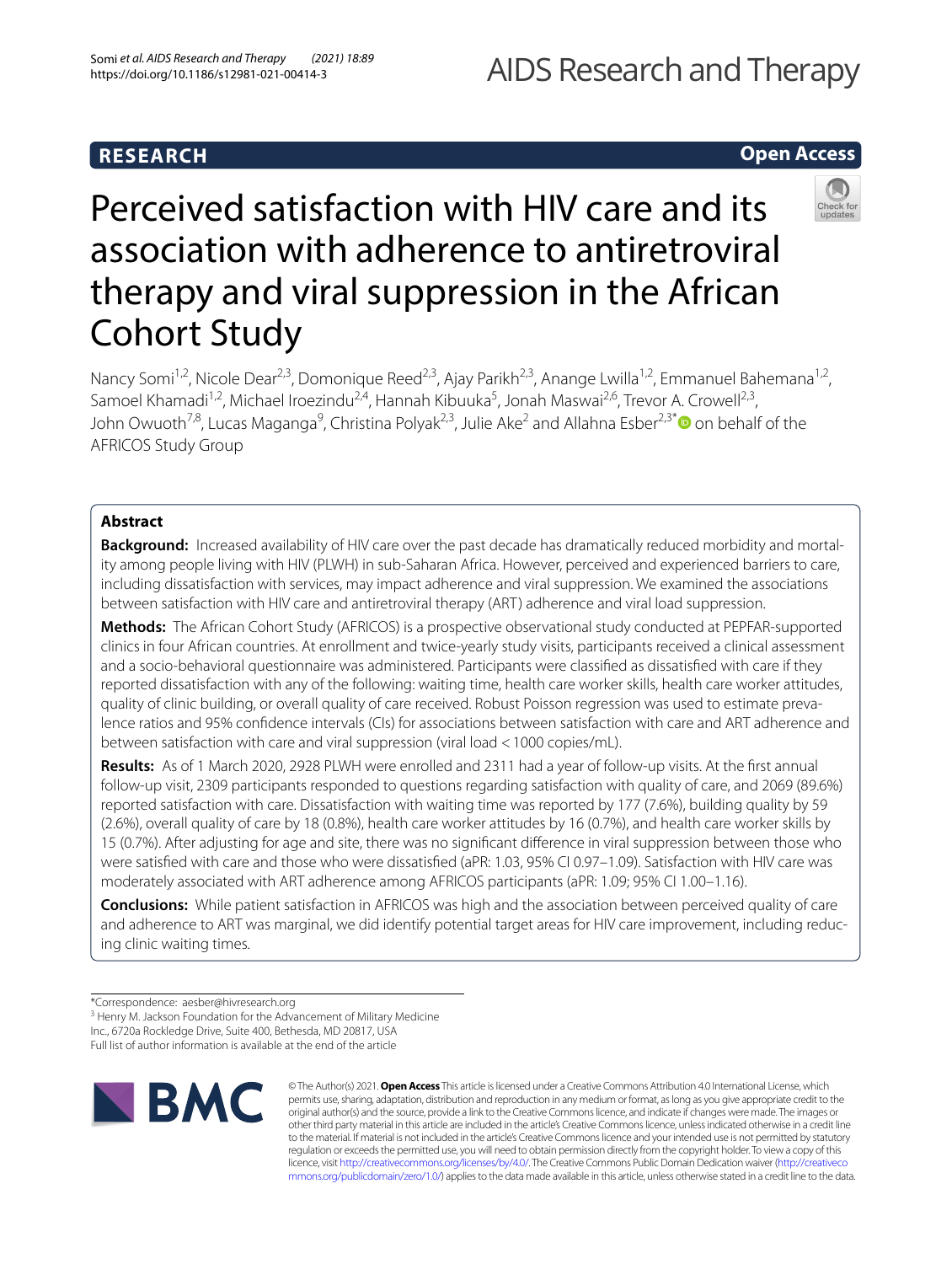**Keywords:** HIV/AIDS, Quality of care, Viral load

# **Background**

The widespread rollout and use of antiretroviral therapy (ART) in sub-Saharan Africa in the last two decades remains a monumental public health achievement [\[1](#page-6-0)]. Efective ART has made an impact on the clinical course of HIV infection, and has reduced disease progression, incidence of opportunistic infections, and mortality in sub-Saharan Africa [[2\]](#page-6-1). While use of ART has led to a dramatic decrease in morbidity and mortality, nonadherence remains a major challenge [[3\]](#page-6-2).

The third component of the UNAIDS 95-95-95 target, viral load suppression for 95% of people living with HIV (PLWH) on ART [\[4](#page-6-3)], is directly linked to ART adherence. Nonadherence to ART and uncontrolled viremia remain a major cause of HIV-related morbidity and mortality [\[5](#page-6-4)], and have the potential to impede progress towards the third 95. Several studies have identifed factors associated with nonadherence, including lack of self-motivation or diagnosis acceptance, socio-economic status, forgetfulness, lack of social support and lack of trust in a care provider [[6–](#page-6-5)[9\]](#page-6-6). A cohort study across six African countries found additional barriers to adherence as self-reported by PLWH, including sickness or adverse events, pharmacy stock outs, stigma or depression, pill burden and regimen complexity [[10\]](#page-6-7). Quality and holistic care for PLWH is key to sustaining high levels of adherence and long-term viral suppression [[11\]](#page-6-8).

As well-established HIV care and treatment programs transition from rapid ART scale-up [[12\]](#page-6-9), it is increasingly recognized that quality improvements can help close gaps along the care cascade and improve clinical outcomes [[13,](#page-6-10) [14\]](#page-7-0). A systematic review by Hargreaves et al., found that quality improvement initiatives in HIV programs in low and middle income countries contributed most to ART uptake, ART adherence and viral suppression, within the context of national policy and program changes [[13\]](#page-6-10). Importantly, patient satisfaction and perceived quality of care, including in regards to health personnel proficiency, healthcare delivery, sufficiency of resources and services, accessibility and cost of care, are important to the overall wellbeing of PLWH [\[15](#page-7-1), [16](#page-7-2)]. Variable evidence about which aspects of quality interventions lead to the greatest improvements of care suggest that better standardization and further research is needed [[13\]](#page-6-10).

Given the suggested relationship between satisfaction with HIV care, adherence, and viral suppression, improving the quality of HIV care in sub-Saharan Africa may help shrink existing gaps in achieving the UNAIDS 95-95-95 targets [[4\]](#page-6-3). We assessed the association between satisfaction with HIV care and adherence to ART and viral load suppression in four African countries.

# **Methods**

### **Study design and participants**

As previously described, the African Cohort Study (AFRICOS) is an ongoing prospective cohort study enrolling PLWH and HIV uninfected adult participants at 12 President's Emergency Plan for AIDS Relief (PEPFAR)-supported HIV care and treatment clinics across fve study sites in four countries: Tanzania, Kenya (Kisumu and South Rift Valley) Uganda and Nigeria [\[17](#page-7-3)]. PLWH were selected randomly from current client lists, with a small subset recruited from prior HIV research studies. All non-pregnant, non-incarcerated adults age 18 years and older consenting to data and specimen collection were eligible for inclusion.

The study was approved by the institutional review boards of the Walter Reed Army Institute of Research (#1897), Makerere University School of Public Health (#173), Uganda National Committee of Science and Technology (HS-1175), Kenya Medical Research Institute Science and Ethics Review Unit (SSC# 2396, 2371), Tenwek Institutional Ethics Review Committee (SSC# 2371), Tanzania National Institute of Medical Research (NIMR/ HQ/R.8a/Vol.1X/1060), Mbeya Medical and Research Ethics Committee (NIMR/HQ/R.8a/Vol.1X/1060), and Ministry of Defense Health Research and Ethics Committee (#3726112019). All participants gave written informed consent.

# **Data collection and measures**

At enrollment and twice-yearly study visits, participants received a clinical assessment and a structured sociobehavioral questionnaire was administered by trained clinic staff through face to face interviews. The subject questionnaire collected data on demographics, including age, sex, employment status, educational attainment, food security (defned as having enough food to eat in the past 12 months), and healthcare accessibility (defned as distance from facility).

Participants were asked a series of questions regarding their satisfaction with services received at the ART clinic. Topics included satisfaction with the following: waiting time, health care worker skills, health care worker attitudes, quality of clinic building, and overall quality of care received (Additional fle [1:](#page-5-0) Fig. S1). For these analyses, perception on quality of care was measured as either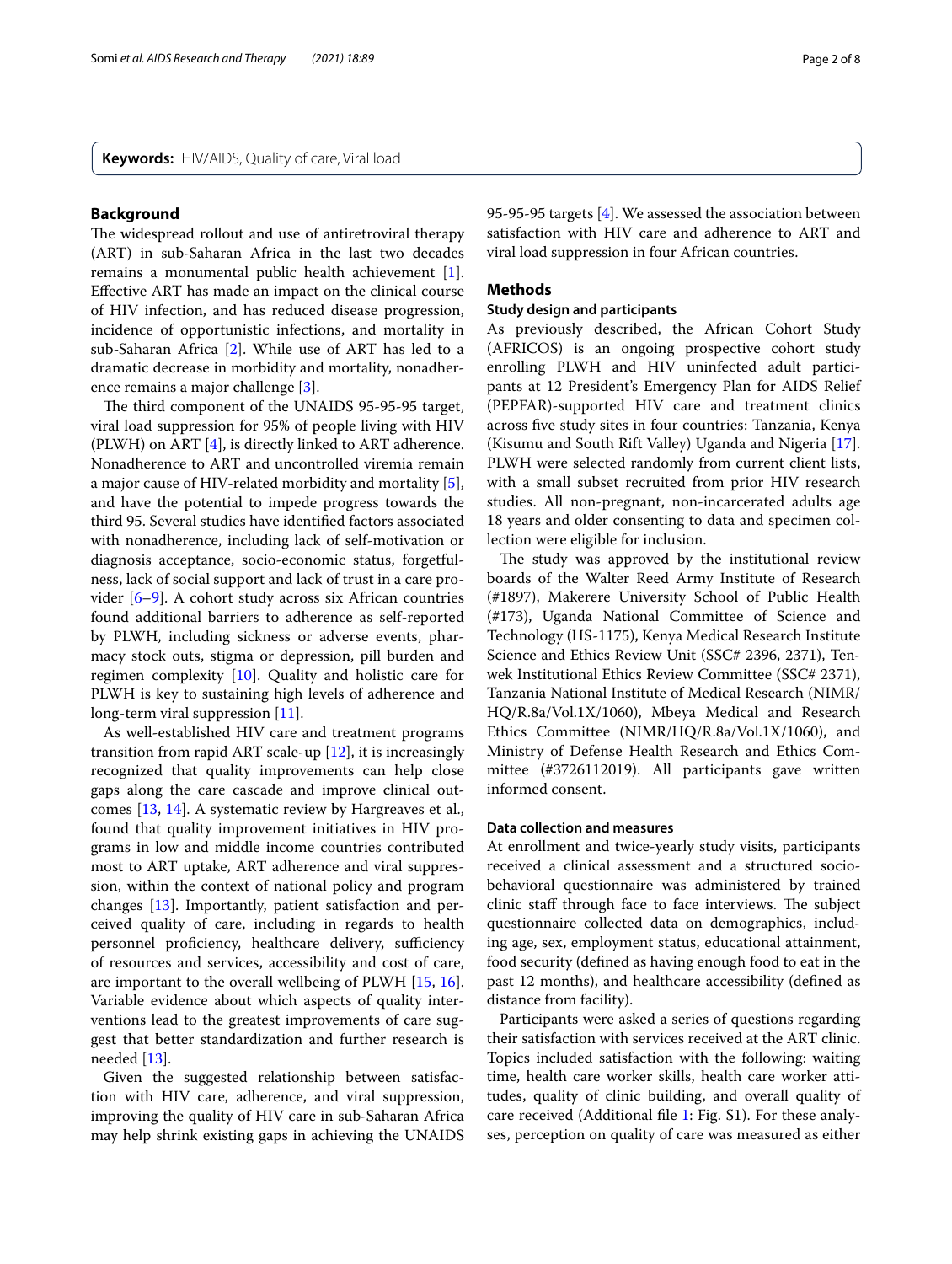satisfed or dissatisfed. Participants were classifed as dissatisfed with care if they reported dissatisfaction with any of the items.

ART adherence was based on the self-reported number of doses missed in the past 30 days. Participants were classifed as nonadherent if that had missed one or more doses in the past 30 days. Viral suppression was defned as a viral load <1000 copies/mL.

Data were captured on paper case report forms then entered and verifed in the ClinPlus platform (Anju Software, Tempe, AZ).

# **Statistical analyses**

Chi-squared and Wilcoxon rank sum tests were used to describe signifcant diferences in participant satisfaction by select demographic and HIV-related characteristics at the frst annual visit after enrollment. Generalized linear models with a Poisson distribution and robust standard errors were used to estimate unadjusted and adjusted prevalence ratios (aPRs) and 95% confdence intervals (95% CIs) for associations between satisfaction with care and ART adherence and between satisfaction with care and viral suppression. Confounding was assessed using a 10% change in coefficients. Each model was restricted to observations with non-missing data for all variables included in the unadjusted and adjusted models.

All analyses were performed in SAS version 9.4 (SAS Institute, Cary, North Carolina) and Stata version 16.0 (StataCorp, College Station, Texas) software.

# **Results**

# **Study population characteristics**

As of March 1, 2020, 2928 PLWH were enrolled in the African Cohort Study with 2311 having at least 1 year of follow-up visits. Of these, 2309 participants responded to questions regarding satisfaction with quality of care at the HIV care and treatment clinics at the frst annual follow up-visit. The median age was 40.3 (interquartile range [IQR]: 33.5–47.7) years and 1351 (58.5%) were female (Table [1\)](#page-3-0). Most participants had a primary level education or less (n=1390, 60.2%), 1378 (59.7%) were unemployed, and 1602 (69.4%) had enough food to eat in the past 12 months. Participants lived a median of 8 km from their HIV care facility (IQR: 4.5–16 km) and distance did not difer signifcantly by satisfaction with care. Overall, the median time since HIV diagnosis was 4.1 (IQR: 1.4–7.5) years and median time on ART was 2.5 (IQR: 1.1–6.1) years.

# **AFRICOS participants' perception on quality of HIV care**

Overall, 2069 (89.6%) reported being satisfed with their HIV care while 240 (10.4%) reported dissatisfaction with at least one of the indicators at their frst annual follow-up visit (Table [1\)](#page-3-0). Satisfaction with care did not vary by sex, with 104 (10.9%) males and 136 (10.1%) females reporting dissatisfaction with HIV care  $(p=0.54)$ . As compared to unemployed participants, a greater proportion of participants who were employed reported being dissatisfed with care  $(54.2\% \text{ vs. } 45.8\%, \text{ p} < 0.001)$ . A greater proportion of those with a secondary level education or above were dissatisfed as compared to those with primary level education or less  $(51.7% \text{ vs. } 48.3%, \text{ p} < 0.001)$ . As compared to those who did not have enough food to eat in the past 12 months, a greater proportion of those who had enough food to eat in the past 12 months reported dissatisfaction with care  $(75.4\% \text{ vs. } 24.2\% , p=0.03)$ . Satisfaction with care also varied signifcantly by study site ( $p$ <0.001). The primary driver of dissatisfaction was waiting time  $(n=177, 7.7%)$ , followed by building quality ( $n=59, 2.6\%$ ), overall quality of care ( $n=18, 0.8\%$ ), health care workers attitudes ( $n=16$ , 0.7%), and health care worker skills ( $n=15$ , 0.7%; Table [2](#page-4-0)). Examining each individual component of dissatisfaction with care, study site difered signifcantly among those dissatisfed with waiting time, building quality, health care workers attitudes, and health care worker skills (Additional fle [1](#page-5-0): Table S1).

#### **Quality of care, viral suppression and ART adherence**

Satisfaction with care was associated with ART adherence in the unadjusted models (PR: 1.15; 95% CI 1.06– 1.24; Table [3\)](#page-4-1). Though slightly attenuated, the association remained moderately signifcant after adjustment for study site and age (aPR: 1.08; 95% CI 1.00–1.16).

Among participants included in these analyses, 87.5% were virally suppressed at their frst annual follow-up visit. Satisfaction with care was not associated with viral suppression in the unadjusted models (PR: 1.04, 95% CI 0.98–1.11; Table [4](#page-5-1)), and remained nonsignifcant after adjustment for study site and age (aPR: 1.03, 95% CI  $0.97-1.09$ ).

# **Discussion**

High quality HIV care in ART clinics is just as important as diagnosing, treating, preventing and controlling the disease in African countries as advocated by UNAIDS in 2014. Although African governments, assisted by donors and funders, are working hard to end the AIDS epidemic by 2030, little has been said about the quality of care provided by ministries of health [\[4](#page-6-3)]. Consistent with fndings from similar studies, we found that the majority of AFRICOS study participants were satisfed with the quality of care they received [\[15](#page-7-1)]. A comparable study done in South Africa among 20 PLWH revealed similarly low levels of dissatisfaction [\[2](#page-6-1)]. A cross-sectional survey conducted in Nigeria assessing overall quality of care, staf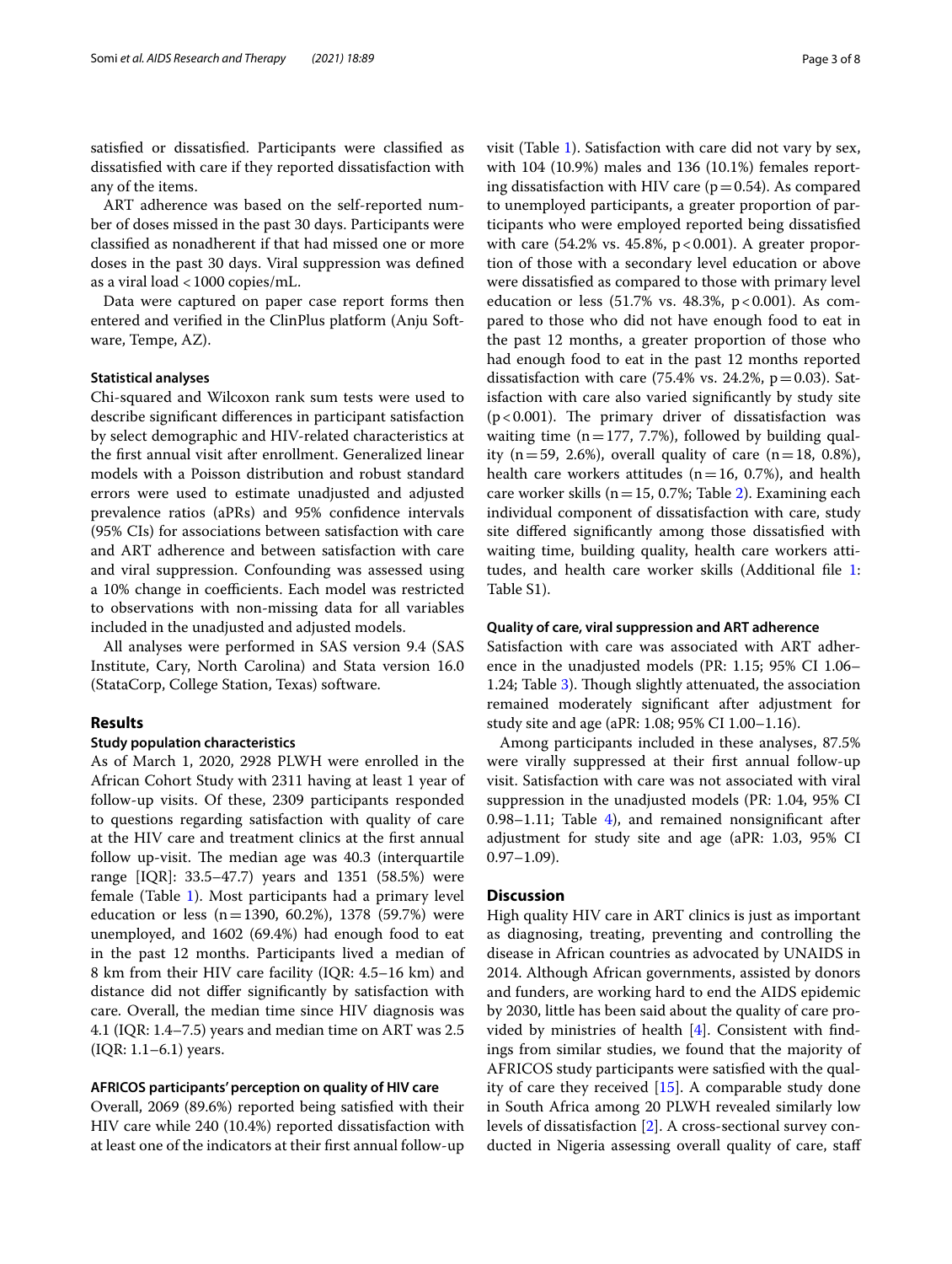# <span id="page-3-0"></span>**Table 1** Characteristics of PLWH by perceived satisfaction with care at first annual visit after enrollment

|                                           | All participants<br>$(n=2309)$ | <b>Dissatisfied</b><br>$(n = 240)$ | Satisfied<br>$(n=2069)$ | P-value |
|-------------------------------------------|--------------------------------|------------------------------------|-------------------------|---------|
| Study site                                |                                |                                    |                         | < 0.001 |
| Kayunga, Uganda                           | 421 (18.2%)                    | 53 (22.1%)                         | 368 (17.8%)             |         |
| South Rift Valley, Kenya                  | 825 (35.7%)                    | 41 (17.1%)                         | 784 (37.9%)             |         |
| Kisumu West, Kenya                        | 460 (19.9%)                    | 28 (11.7%)                         | 432 (20.9%)             |         |
| Mbeya, Tanzania                           | 411 (17.8%)                    | 68 (28.3%)                         | 343 (16.6%)             |         |
| Abuja & Lagos Nigeria                     | 192 (8.3%)                     | 50 (20.8%)                         | 142 (6.9%)              |         |
| Age (years)                               |                                |                                    |                         | 0.69    |
| $18 - 29$                                 | 323 (14.0%)                    | 39 (16.3%)                         | 284 (13.7%)             |         |
| $30 - 39$                                 | 802 (34.7%)                    | 78 (32.5%)                         | 724 (35.0%)             |         |
| $40 - 49$                                 | 720 (31.2%)                    | 73 (30.4%)                         | 647 (31.3%)             |         |
| $50+$                                     | 464 (20.1%)                    | 50 (20.8%)                         | 414 (20.0%)             |         |
| Sex                                       |                                |                                    |                         | 0.54    |
| Male                                      | 958 (41.5%)                    | 104 (43.3%)                        | 854 (41.3%)             |         |
| Female                                    | 1351 (58.5%)                   | 136 (56.7%)                        | 1215 (58.7%)            |         |
| Currently employed                        |                                |                                    |                         | < 0.001 |
| No                                        | 1378 (59.7%)                   | 110 (45.8%)                        | 1268 (61.3%)            |         |
| Yes                                       | 931 (40.3%)                    | 130 (54.2%)                        | 801 (38.7%)             |         |
| Education                                 |                                |                                    |                         | < 0.001 |
| Primary or less                           | 1390 (60.2%)                   | 116 (48.3%)                        | 1274 (61.6%)            |         |
| Secondary or above                        | 919 (39.8%)                    | 124 (51.7%)                        | 795 (38.4%)             |         |
| Enough food to eat in past 12 months      |                                |                                    |                         | 0.03    |
| <b>No</b>                                 | 706 (30.6%)                    | 58 (24.2%)                         | 648 (31.3%)             |         |
| Yes                                       | 1602 (69.4%)                   | 181 (75.4%)                        | 1421 (68.7%)            |         |
| Missing                                   | $1 (< 1\%)$                    | $1(0.4\%)$                         | $0(0.0\%)$              |         |
| Distance from facility (km), median (IQR) | $8(4.5 - 16.0)$                | $9(4.5 - 20.0)$                    | $8(4.5-16.0)$           | 0.78    |
| Time since HIV diagnosis                  |                                |                                    |                         | 0.09    |
| <1 year                                   | 27 (1.2%)                      | $3(1.3\%)$                         | 24 (1.2%)               |         |
| 1 to 4 years                              | 1250 (54.1%)                   | 137 (57.1%)                        | 1113 (53.8%)            |         |
| 5 to 9 years                              | 789 (34.2%)                    | 68 (28.3%)                         | 721 (34.8%)             |         |
| 10 or more years                          | 218 (9.4%)                     | 31 (12.9%)                         | 187 (9.0%)              |         |
| Missing                                   | 25 (1.1%)                      | $1(0.4\%)$                         | 24 (1.2%)               |         |
| Duration on ART                           |                                |                                    |                         | 0.03    |
| ART naïve                                 | 131 (5.7%)                     | 16 (6.7%)                          | 115 (5.6%)              |         |
| $< 6$ months                              | 79 (3.4%)                      | 16 (6.7%)                          | 63 (3.0%)               |         |
| 6 months to $<$ 2 years                   | 889 (38.5%)                    | 82 (34.2%)                         | 807 (39.0%)             |         |
| 2 years to $<$ 4 years                    | 341 (14.8%)                    | 32 (13.3%)                         | 309 (14.9%)             |         |
| $\geq$ 4 years                            | 854 (37.0%)                    | 92 (38.3%)                         | 762 (36.8%)             |         |
| Missing                                   | 15 (0.6%)                      | $2(0.8\%)$                         | 13 (0.6%)               |         |

All data are presented as n (column percentage). P-values were calculated using Pearson's chi-squared tests or Wilcoxon rank sum tests for continuous variables. Bold indicates significance at  $p < 0.05$ 

attitude, confdentiality, distance to and time spent at facility indicated that PLWH were highly satisfed with overall quality of care and those who were dissatisfed with confidentiality and staff attitude had lower odds of satisfaction with overall quality of care [[18\]](#page-7-4).

Among participants dissatisfed with care, waiting time was given as the top reason. Waiting time was also reported by ART users at some ART facilities in Botswana, Ghana, Tanzania and Uganda as one of the main obstacles to optimal adherence  $[3, 19-21]$  $[3, 19-21]$  $[3, 19-21]$  $[3, 19-21]$  $[3, 19-21]$ . A study conducted among 408 PLWH in Nigeria indicates that participants are satisfed with care in general but not waiting time (73%) [[22\]](#page-7-7). Another study conducted among PLWH who attended HIV private clinics in Dar-es- Salaam,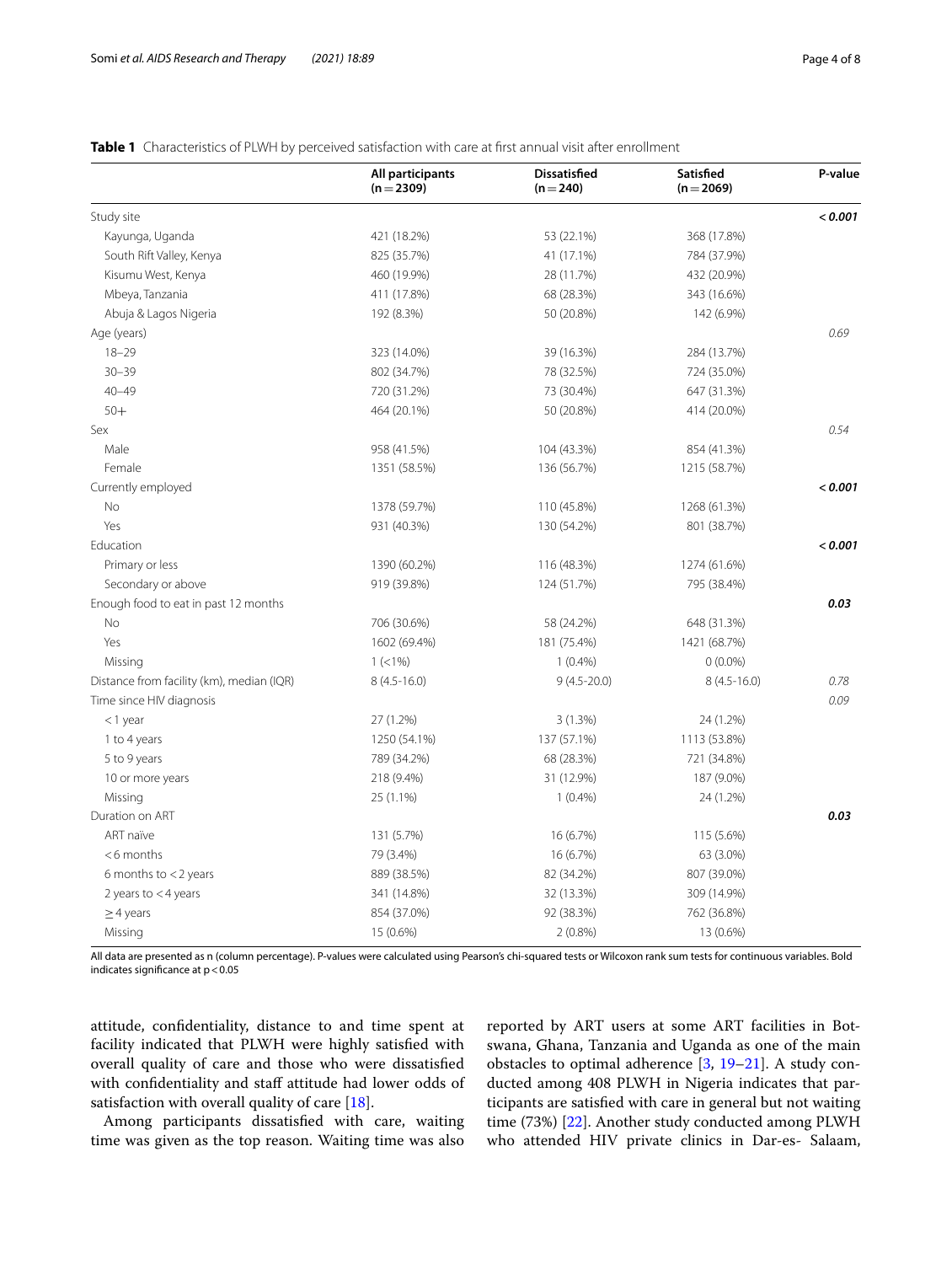<span id="page-4-0"></span>**Table 2** Proportion of participants dissatisfed with individual components of HIV care services

|                              | $n = 2309$ | $\%$ |
|------------------------------|------------|------|
| Waiting time                 | 177        | 7.66 |
| Building quality             | 59         | 2.55 |
| Overall quality of care      | 18         | 0.78 |
| Healthcare workers attitudes | 16         | 0.69 |
| Healthcare worker skills     | 15         | 065  |
|                              |            |      |

Tanzania found that 19% wanted decreased waiting times despite waiting for less than 1 h  $[23]$ . This can be explained by the fact that most private clinics have shorter waiting times and are quick at responding to user needs compared to public clinics [[24,](#page-7-9) [25\]](#page-7-10). To rectify long waiting times, studies suggest employing more staff members and scheduling patients at different times of the day [[26](#page-7-11)]. Entertainment will also enable patients to stay engaged and wait actively; some suggested forms of entertainment are television, music and providing informational health reading materials [\[27,](#page-7-12) [28\]](#page-7-13). Reducing clinic waiting time or providing engaging waiting room activities could have downstream efects on ART adherence and overall health outcomes for PLWH.

Another component of care that participants reported dissatisfaction with was healthcare worker skills and attitudes. A similar study done in Singapore confrmed patients fled complaints which indicated dissatisfaction with doctors' attitude/conduct (28.8%) and professional skills (17.8%) [\[20](#page-7-14)]. In this study, most participants reported being satisfed with care, but several had negative experiences regarding health care providers' skills or attitudes, providing a specifc target for improvement during healthcare worker training.

Study fndings indicated no association between perceived quality of care and viral load suppression among AFRICOS participants. In contrast, a cross-sectional study conducted in Houston, Texas at an ART primary care clinic found that patients who were satisfed with care had higher odds of viral suppression compared to those who were not [[29](#page-7-15)]. Perceived care may also indirectly afect viral suppression in situations where patients do not trust their care givers or were not satisfed with care, consequently missing care visits. Longer time spent without seeing physicians resulted in reduced viral suppression [[29](#page-7-15), [30\]](#page-7-16).

Satisfaction with care was moderately associated with ART adherence in AFRICOS. This finding aligns with other settings where satisfaction with care infuenced adherence. In Manaus, Brazil participants who rated the quality of care highly were approximately two times more likely to adhere to care than those who did <span id="page-4-1"></span>**Table 3** Unadjusted and adjusted PR for association between satisfaction with care and ART adherence at frst annual visit after enrollment

|                                         | PR (95% CI)         | aPR (95% CI)                      |
|-----------------------------------------|---------------------|-----------------------------------|
| Satisfaction with care                  |                     |                                   |
| Needs improvement                       | Ref                 |                                   |
| Doesn't need improvement                |                     | 1.15 (1.06-1.24) 1.08 (1.00-1.16) |
| Study site                              |                     |                                   |
| Kayunga, Uganda                         | Ref                 |                                   |
| South Rift Valley, Kenya                | 1.17 (1.11–1.23)    | $1.16(1.09 - 1.22)$               |
| Kisumu West, Kenya                      | 1.09 (1.03–1.16)    | $1.09(1.03 - 1.16)$               |
| Mbeya, Tanzania                         | 1.03 (0.96–1.10)    | $1.03(0.97 - 1.11)$               |
| Abuja & Lagos Nigeria                   | $0.80(0.72-0.91)$   | $0.81(0.72 - 0.91)$               |
| Age (years)                             |                     |                                   |
| $18 - 29$                               | Ref                 |                                   |
| $30 - 39$                               | 1.04 (0.98-1.11)    | $1.04(0.97 - 1.11)$               |
| $40 - 49$                               | 1.10 (1.03-1.17)    | $1.09(1.03 - 1.16)$               |
| $50+$                                   | 1.11 (1.04-1.18)    | $1.08(1.02 - 1.15)$               |
| Sex                                     |                     |                                   |
| Male                                    | Ref                 |                                   |
| Female                                  | $1.01(0.97 - 1.04)$ |                                   |
| Currently employed                      |                     |                                   |
| Νo                                      | Ref                 |                                   |
| Yes                                     | $0.90(0.87 - 0.94)$ |                                   |
| Education                               |                     |                                   |
| Primary or less                         | Ref                 |                                   |
| Secondary or above                      | $0.98(0.95 - 1.02)$ |                                   |
| Enough food to eat in past 12<br>months |                     |                                   |
| No                                      | Ref                 |                                   |
| Yes                                     | $0.98(0.94 - 1.01)$ |                                   |
| Distance from facility (km)             | $1.00(1.00 - 1.00)$ |                                   |
| Time since HIV diagnosis                |                     |                                   |
| <1 year                                 | Ref                 |                                   |
| 1 to 4 years                            | $1.06(0.86 - 1.31)$ |                                   |
| 5 to 9 years                            | $1.11(0.90 - 1.37)$ |                                   |
| 10 or more years                        | $1.12(0.91 - 1.38)$ |                                   |
| Duration on ART                         |                     |                                   |
| ART naïve                               | Ref                 |                                   |
| $<$ 6 months                            | $0.91(0.85-0.98)$   |                                   |
| 6 months to $<$ 2 years                 | $0.83(0.81 - 0.86)$ |                                   |
| 2 years to $<$ 4 years                  | $0.84(0.80 - 0.88)$ |                                   |
| $\geq$ 4 years                          | $0.89(0.87 - 0.91)$ |                                   |

Robust Poisson regression was used to estimate prevalence ratios and 95% confdence intervals (CIs) for associations between satisfaction with care and ART adherence. Bold indicates significance at  $p < 0.05$ 

not. In this study predictors of satisfaction with care included convenient location of the clinic, waiting time, and respectful treatment from the nurses  $[31]$  $[31]$ . These results are also comparable to the cross sectional study conducted in Houston, Texas where participants with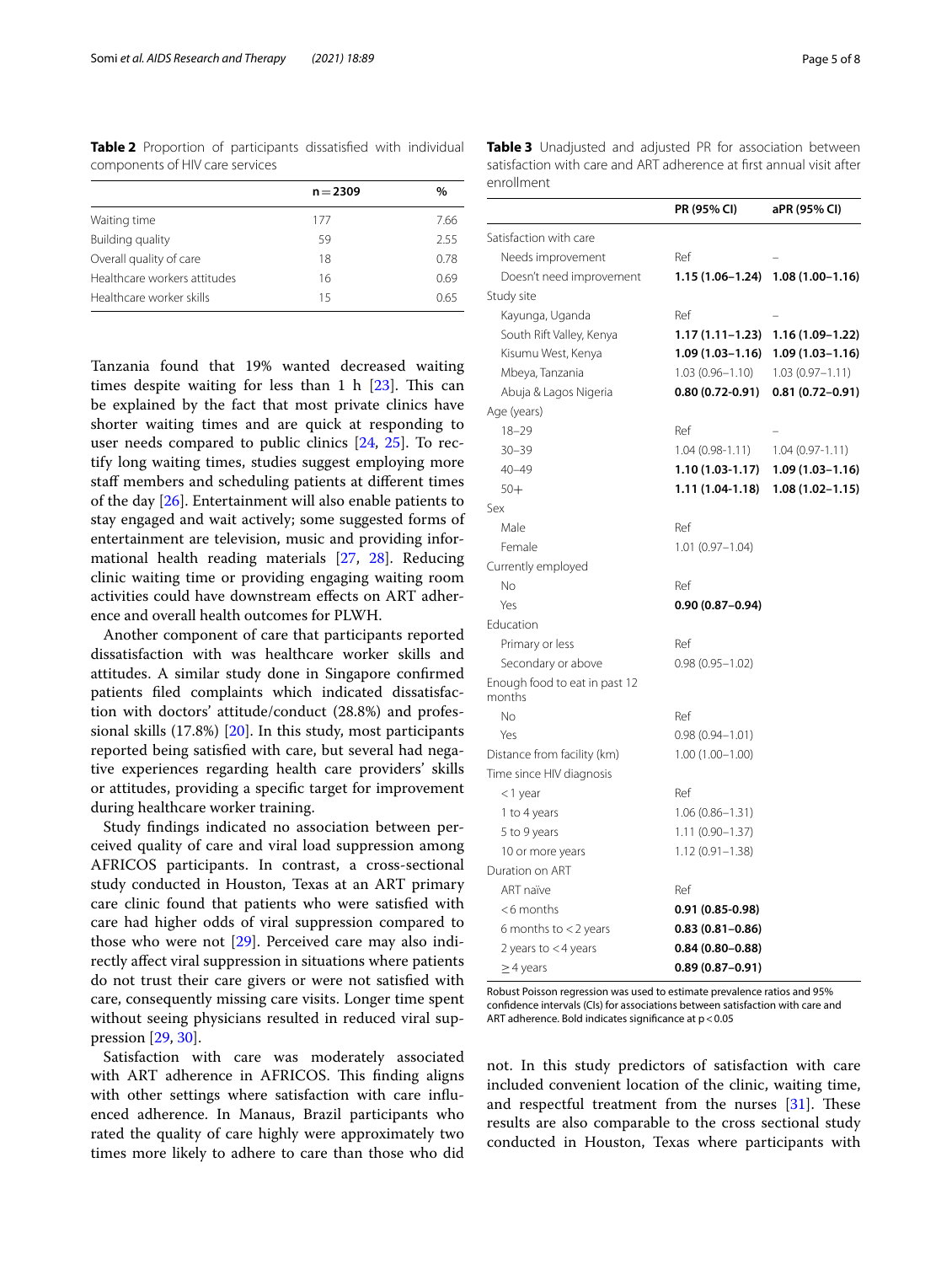<span id="page-5-1"></span>**Table 4** Unadjusted and adjusted PR for association between satisfaction with care and viral suppression at frst annual visit after enrollment

|                                         | PR (95% CI)         | aPR (95% CI)        |
|-----------------------------------------|---------------------|---------------------|
| Satisfaction with care                  |                     |                     |
| Needs improvement                       | Ref                 |                     |
| Doesn't need improvement                | $1.04(0.98-1.11)$   | $1.03(0.97 - 1.09)$ |
| Study site                              |                     |                     |
| Kayunga, Uganda                         | Ref                 |                     |
| South Rift Valley, Kenya                | $1.05(1.00-1.10)$   | $1.04(0.99 - 1.09)$ |
| Kisumu West, Kenya                      | 1.07 (1.01-1.12)    | 1.06 (1.01-1.12)    |
| Mbeya, Tanzania                         | $0.96(0.91 - 1.02)$ | $0.96(0.91 - 1.02)$ |
| Abuja & Lagos Nigeria                   | $1.02(0.95 - 1.09)$ | $1.01(0.95 - 1.09)$ |
| Age (years)                             |                     |                     |
| $18 - 29$                               | Ref                 |                     |
| $30 - 39$                               | 1.04 (0.98–1.10)    | $1.03(0.97-1.10)$   |
| $40 - 49$                               | 1.11 (1.05–1.17)    | $1.10(1.04 - 1.17)$ |
| $50+$                                   | 1.10 (1.03–1.17)    | $1.09(1.03 - 1.16)$ |
| Sex                                     |                     |                     |
| Male                                    | Ref                 |                     |
| Female                                  | $0.98(0.95 - 1.01)$ |                     |
| Currently employed                      |                     |                     |
| Νo                                      | Ref                 |                     |
| Yes                                     | $1.00(0.97 - 1.03)$ |                     |
| Education                               |                     |                     |
| Primary or less                         | Ref                 |                     |
| Secondary or above                      | $1.00(0.96 - 1.03)$ |                     |
| Enough food to eat in past 12<br>months |                     |                     |
| No                                      | Ref                 |                     |
| Yes                                     | $0.99(0.95 - 1.02)$ |                     |
| Distance from facility (km)             | $1.00(1.00 - 1.00)$ |                     |
| Time since HIV diagnosis                |                     |                     |
| <1 year                                 | Ref                 |                     |
| 1 to 4 years                            | $1.16(0.92 - 1.47)$ |                     |
| 5 to 9 years                            | $1.24(0.98 - 1.57)$ |                     |
| 10 or more years                        | $1.23(0.97 - 1.56)$ |                     |
| Duration on ART                         |                     |                     |
| ART naïve                               | Ref                 |                     |
| $<$ 6 months                            | 4.40 (3.13-6.18)    |                     |
| 6 months to $<$ 2 years                 | 4.28 (3.06–5.99)    |                     |
| 2 years to < 4 years                    | $4.36(3.11 - 6.10)$ |                     |
| $\geq$ 4 years                          | 4.27 (3.05-5.98)    |                     |

Robust Poisson regression was used to estimate prevalence ratios and 95% confdence intervals (CIs) for associations between satisfaction with care and viral suppression (viral load <1000 copies/mL). Bold indicates signifcance at  $p < 0.05$ 

high scores of satisfaction were more likely to adhere to care  $(p < 0.0001)$  [[29](#page-7-15)]. Conversely a study conducted in the midwestern United States suggests that the majority of PLWH come to clinics based on their own motivation and consideration for their health rather than quality of care and infuence from health care workers, thus it is not surprising we also did not detect a strong signal [\[7\]](#page-6-11).

Limitations of this study include that the data around satisfaction with care were ascertained through faceto-face interviews with care providers, thus social desirability bias may have infuenced how AFRICOS participants responded to these questions. Furthermore, participants enrolled in a longitudinal cohort study may receive enhanced attention and support and may not be representative of the general clinic populations in these settings. The existing survey only assessed summary measures of satisfaction and thus we were not able to delve into detailed aspects such as specifc services provided by the health care worker. Future research should focus on other aspects of HIV care as well as explore country level diferences that may impact on quality of HIV care and clinical outcomes diferentially.

# **Conclusions**

Satisfaction with HIV care was reported by a majority of study participants at frst annual follow-up visit. While there was no signifcant association between satisfaction and viral suppression and only a marginal association between satisfaction and ART adherence, reductions in clinic waiting time as well as improvements to healthcare worker training and proficiency may provide additional beneft to PLWH and HIV care programs overall. Rigorous and routine program evaluations are needed to ensure quality improvement initiatives translate into positive patient level and programmatic outcomes.

# **Supplementary Information**

The online version contains supplementary material available at [https://doi.](https://doi.org/10.1186/s12981-021-00414-3) [org/10.1186/s12981-021-00414-3](https://doi.org/10.1186/s12981-021-00414-3).

<span id="page-5-0"></span>**Additional fle 1: Figure 1.** Participants were asked a series of questions regarding their satisfaction with services received at the ART clinic. **Table 1.** Characteristics of PLWH by dissatisfaction with individual components of care at frst annual visit after enrollment.

#### **Acknowledgements**

We thank the study participants, local implementing partners, and hospital leadership at Kayunga District Hospital, Kericho District Hospital, AC Litein Mission Hospital, Kapkatet District Hospital, Tenwek Mission Hospital, Kapsabet District Hospital, Nandi Hills District Hospital, Kisumu West District Hospital, Mbeya Zonal Referral Hospital, Mbeya Regional Referral Hospital, Defence Headquarters Medical Center, and the 68th Nigerian Army Reference Hospital.

We would also like to thank the AFRICOS Study Group – from the US Military HIV Research Program Headquarters team: Danielle Bartolanzo, Alexus Reynolds, Katherine Song, Mark Milazzo, Leilani Francisco, Shauna Mankiewicz, Steven Schech, Alexandra Golway, Badryah Omar, Tsedal Mebrahtu, Elizabeth Lee, Kimberly Bohince, Jaclyn Hern, Emma Duff, Kara Lombardi, Michelle Imbach, and Leigh Anne Eller; from the AFRICOS Uganda team: Michael Semwogerere, Prossy Naluyima, Godfrey Zziwa, Allan Tindikahwa, Hilda Mutebe, Cate Kafeero, Enos Baghendaghe, William Lwebuge, Freddie Ssentogo, Hellen Birungi, Josephine Tegamanyi, Paul Wangiri, Christine Nabanoba, Phiona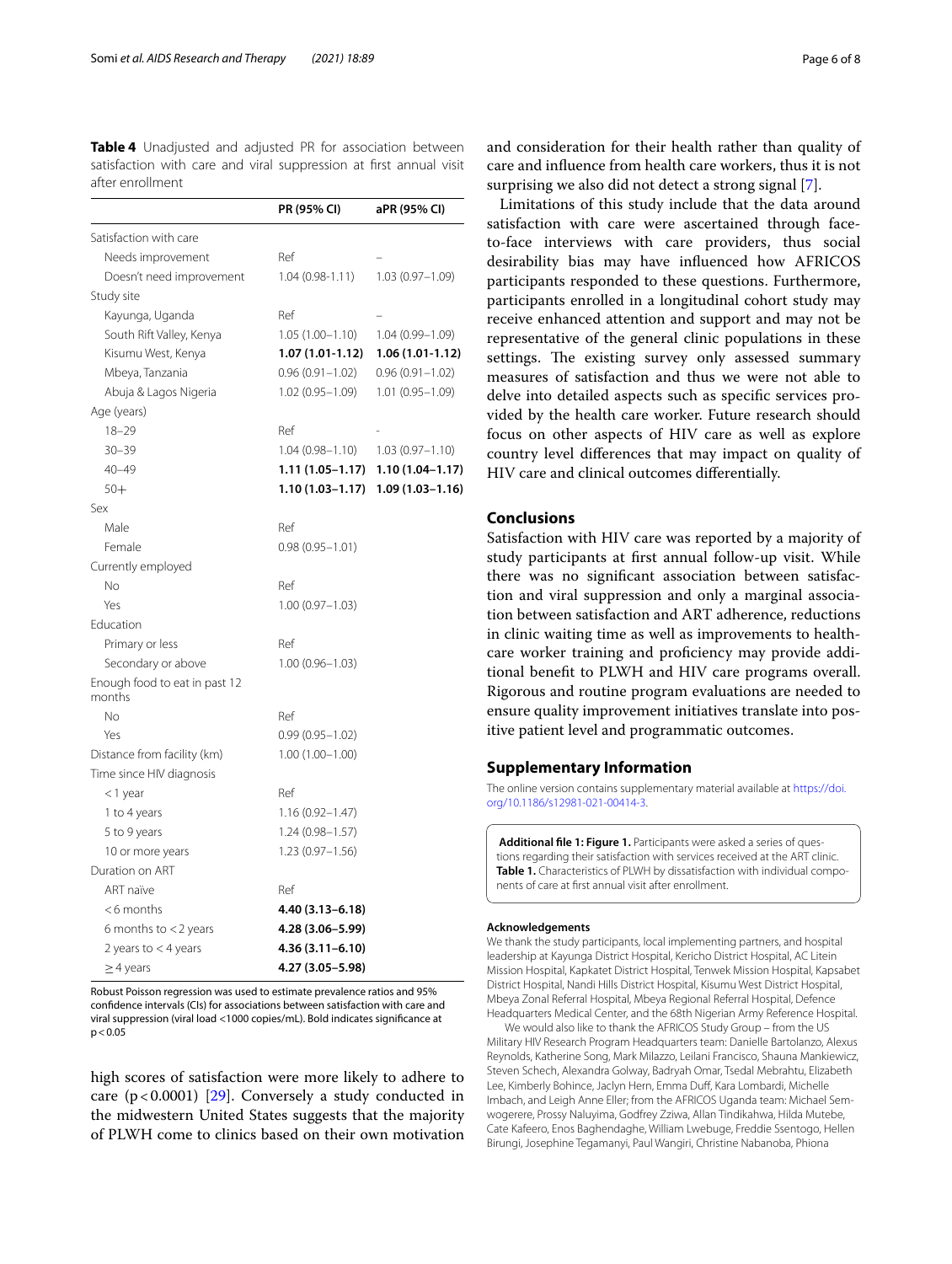Namulondo, Richard Tumusiime, Ezra Musingye, Christina Nanteza, Joseph Wandege, Michael Waiswa, Evelyn Najjuma, Olive Maggaga, Isaac Kato Kenoly, and Barbara Mukanza; from the AFRICOS South Rift Valley, Kenya team: Rither Langat, Aaron Ngeno, Lucy Korir, Raphael Langat, Francis Opiyo, Alex Kasembeli, Christopher Ochieng, Japhet Towett, Jane Kimetto, Brighton Omondi, Mary Leelgo, Michael Obonyo, Linner Rotich, Enock Tonui, Ella Chelangat, Joan Kapkiai, Salome Wangare, Zeddy Bett Kesi, Janet Ngeno, Edwin Langat, Kennedy Labosso, Joshua Rotich, Leonard Cheruiyot, Enock Changwony, Mike Bii, Ezekiel Chumba, Susan Ontango, Danson Gitonga, Samuel Kiprotich, Bornes Ngtech, Grace Engoke, Irene Metet, Alice Airo, and Ignatius Kiptoo; from the AFRICOS Kisumu, Kenya team: Valentine Sing'oei, Winne Rehema, Solomon Otieno, Celine Ogari, Elkanah Modi, Oscar Adimo, Charles Okwaro, Christine Lando, Margaret Onyango, Iddah Aoko, Kennedy Obambo, Joseph Meyo, and George Suja; from the AFRICOS Abuja, Nigeria team: Nnamdi Azuakola, Mfreke Asuquo, Abdulwasiu Bolaji Tiamiyu, Afoke Kokogho, Samirah Sani Mohammed, Ifeanyi Okoye, Sunday Odeyemi, Aminu Suleiman, Lawrence Umeji, Onome Enas, Miriam Mbachu, Ijeoma Chigbu-Ukaegbu, Wilson Adai, Felicia Anayochukwu Odo, Rabi Abdu, Rosemary Akiga, Helen Nwandu, Chisara Okolo, Ndubuisis Okeke; from the AFRICOS Lagos, Nigeria team: Zahra Parker, Asogwa Ugochukwu Linus, Concilia Amaka Agbaim, Tunde Adegbite, Nkenchiere Harrison, Adewale Adelakun, Ekeocha Chioma, Victoria Idi, Rachel Eluwa, Jumoke Nwalozie, Igiri Faith, Blessing Okanigbuan, Achugwo Emmanuel, Nkiru Nnadi, Ndubuisi Rosemary, Uzoegwu Amaka Natalie, Obende Theresa Owanza, Falaju Idowu Francis, Jacintal Elemere, Obilor Ifeoma Lauretta, Edward Akinwale, and Inalegwu Ochai; from the AFRICOS Mbeya, Tanzania team: John Njegite, Connie Lueer, Abisai Kisinda, Jaquiline Mwamwaja, Faraja Mbwayu, Gloria David, Mtasi Mwaipopo, Reginald Gervas, Dorothy Mkondoo, Paschal Kiliba, Gwamaka Mwaisanga, Johnisius Msigwa, Hawa Mfumbulwa, Peter Edwin, Willyhelmina Olomi.

#### **Disclaimer**

The views expressed are those of the authors and should not be construed to represent the positions of the US Army or the Department of Defense. The investigators have adhered to the policies for protection of human subjects as prescribed in Army Regulation 70-25. (DOD). This research has been supported by the President's Emergency Plan for AIDS Relief (PEPFAR) through the U.S. Department of Defense.

#### **Authors' contributions**

NS, EB, AE, CP and DR conceived of the presented research idea. EB, LM, SK, AL, HK, JO, JM, MI, AP and NS carried out the data collection, laboratory activities and reviewed the collected data for quality and reliability. AE, ND, and DR designed the model and the computational framework and analysed the data. NS, EB, AE, TC, ND and CP contributed to the interpretation of the results. NS took the lead in writing the manuscript. CP and JA were in charge of overall direction and planning. All authors provided critical feedback and helped shape the research, analysis and manuscript. All authors read and approved the fnal manuscript.

#### **Funding**

This work was supported by the President's Emergency Plan for AIDS Relief via a cooperative agreement between the Henry M. Jackson Foundation for the Advancement of Military Medicine, Inc., and the U.S. Department of Defense [W81XWH-11-2-0174, W81XWH-18-2-0040].

#### **Availability of data and materials**

The Henry M. Jackson Foundation for the Advancement of Military Medicine (HJF) and the Water Reed Army Institute of Research (WRAIR) are committed to safeguarding the privacy of research participants. Distribution of data will require compliance with all applicable regulatory and ethical processes, including establishment and approval of an appropriate data-sharing agreement. To request a minimal data set, please contact the data coordinating and analysis center (DCAC) at PubRequest@hivresearch.org and indicate the RV329 study along with the name of the manuscript.

# **Declarations**

#### **Ethics approval and consent to participate**

The study was approved by the institutional review boards of the Walter Reed Army Institute of Research, the University of California San Francisco, the

Makerere University School of Public Health, Kenya Medical Research Institute, the Tanzania National Institute of Medical Research, and the Nigerian Ministry of Defense. All participants provided written informed consent.

#### **Consent for publication**

Not applicable.

#### **Competing interests**

The authors declare that they have no competing interests.

#### **Author details**

<sup>1</sup>HJF Medical Research International, Mbeya, Tanzania. <sup>2</sup>U.S. Military HIV Research Program, Walter Reed Army Institute of Research, Silver Spring, MD, USA.<sup>3</sup> Henry M. Jackson Foundation for the Advancement of Military Medicine Inc., 6720a Rockledge Drive, Suite 400, Bethesda, MD 20817, USA. <sup>4</sup>HJF Medical Research International, Abuja, Nigeria. <sup>5</sup>Makerere University Walter Reed Project, Kampala, Uganda. <sup>6</sup>HJF Medical Research International, Kericho, Kenya.<br><sup>7</sup>US Army Medical Research Directorate – Africa Kisumu, Kenya. <sup>8</sup>HJF Medic U.S. Army Medical Research Directorate - Africa, Kisumu, Kenya. <sup>8</sup>HJF Medical Research International, Kisumu, Kenya. <sup>9</sup>National Institute for Medical Research – Mbeya Medical Research Center, Mbeya, Tanzania.

### Received: 4 June 2021 Accepted: 11 November 2021 Published online: 25 November 2021

#### **References**

- <span id="page-6-0"></span>1. Ford N, Calmy A, Mills EJ. The frst decade of antiretroviral therapy in Africa. Vol. 7, Globalization and Health. 2011.
- <span id="page-6-1"></span>2. Ndou T V., Maputle SM, Risenga PR. HIV-positive patients' perceptions of care received at a selected antiretroviral therapy clinic in Vhembe district, South Africa. African J Prim Heal Care Fam Med. 2016;8(2):1–6.
- <span id="page-6-2"></span>3. Hardon AP, Akurut D, Comoro C, Ekezie C, Irunde HF, Gerrits T, et al. Hunger, waiting time and transport costs: time to confront challenges to ART adherence in Africa. AIDS Care - Psychol Socio-Medical Asp AIDS/HIV. 2007;19(5):658–65.
- <span id="page-6-3"></span>4. Understanding Fast-Track Accelerating Action to End the AIDS Epidemic by 2030. 2015.
- <span id="page-6-4"></span>5. Lima VD, Harrigan R, Bangsberg DR, Hogg RS, Gross R, Yip B, et al. The combined efect of modern highly active antiretroviral therapy regimens and adherence on mortality over time. J Acquir Immune Defc Syndr. 2009;50(5):529–36.
- <span id="page-6-5"></span>6. Usman SA, Shehu A, Ajumobi O, Gidado S, Dalhatu I, Balogun M, et al. Predictors of non-adherence to antiretroviral therapy among HIV patients in secondary health care facilities in Kano State- Nigeria: a case-control study. Pan Afr Med J. 2019;32:3.
- <span id="page-6-11"></span>7. Fleischer L, Avery A. Adhering to antiretroviral therapy: A qualitative analysis of motivations for and obstacles to consistent use of antiretroviral therapy in people living with HIV. SAGE Open Med. 2020;8:205031212091540.
- 8. Langebeek N, Gisolf EH, Reiss P, Vervoort SC, Hafsteinsdóttir TB, Richter C, et al. Predictors and correlates of adherence to combination antiretroviral therapy (ART) for chronic HIV infection: a meta-analysis. BMC Med. 2014 Aug;12:142.
- <span id="page-6-6"></span>Reda AA, Biadgilign S. Determinants of adherence to antiretroviral therapy among HIV-infected patients in Africa. AIDS Res Treat. 2012;2012:574656.
- <span id="page-6-7"></span>10. Bijker R, Jiamsakul A, Kityo C, Kiertiburanakul S, Siwale M, Phanuphak P, et al. Adherence to antiretroviral therapy for HIV in sub-Saharan Africa and Asia: a comparative analysis of two regional cohorts. J Int AIDS Soc. 2017;20(1):21218.
- <span id="page-6-8"></span>11. Mwangi R, Chandler C, Nasuwa F, Mbakilwa H, Poulsen A, Bygbjerg IC, et al. Perceptions of mothers and hospital staff of paediatric care in 13 public hospitals in northern Tanzania. Trans R Soc Trop Med Hyg. 2008;102(8):805–10.
- <span id="page-6-9"></span>12. Hirschhorn LR. Ensuring quality of care in the scale-up of HIV care and treatment in resource-limited settings: a challenge for all. Therapy. 2007;4(6):737–44.
- <span id="page-6-10"></span>13. Hargreaves S, Rustage K, Nellums LB, Bardfeld JE, Agins B, Barker P, et al. Do quality improvement initiatives improve outcomes for patients in antiretroviral programs in low- and middle-income